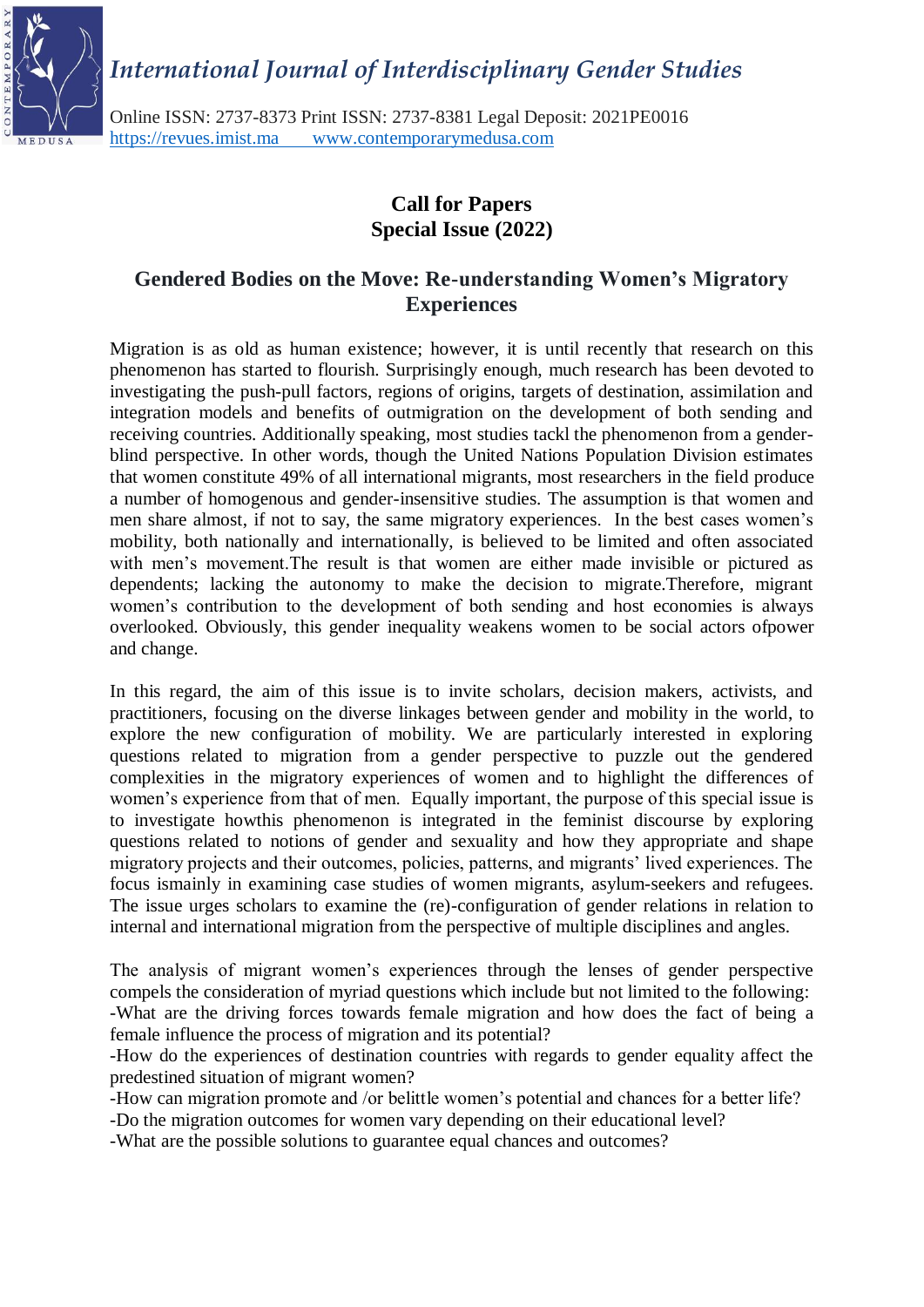## *International Journal of Interdisciplinary Gender Studies*



Online ISSN: 2737-8373 Print ISSN: 2737-8381 Legal Deposit: 2021PE0016 [https://revues.imist.ma www.contemporarymedusa.com](https://revues.imist.ma/)

#### **Objectives**:

- Discuss the factors driving female migration.
- Understand how migration policies can affect men and women differently.
- Find out how integration policies in destination countries can have gendered outcomes.
- Understand how migrants both leave and enter gender and racially stratified societies.

#### **Target items**

Taking as our point of departure on-going research within the academia, we invite papers and fieldwork research addressing the themes described below. We would like all submissions to take gender differences into consideration and focus on the experiences of women from multiple scopes (social, political, economic, etc,.) we hope this issue will highlight how emerging evidence on mobility and gender can promote more effective policy interventions to ensure the benefits of migration and reduce the costs and risks for migrant women.

- Migrant women's experiences in household, local, regional, national, and international arenas.
- Racism, classism, sexism, sexuality, and inter-racial dynamics between women.
- Feminist understanding of the 'victim'.
- Migrant women's activism, synergy and networking.
- Migrant women's rights within the feminist discourse.
- Left behind women/men and families in the feminist agenda.
- Women migrant workers' contributions to development.
- How covid-19 affects women migrants.
- Women migrants and the issues of health and reproduction.
- Women migrants and the issue of violence.
- The importance of gender in discussing the issue of migration.
- Migrant women in the Diaspora and the issue of integration.
- Migrant women in the diasporic literature and arts.
- Women, migration and remittances.
- Women migrants and labor.
- Women migrants and media.
- Women refugees and asylum- seekers.
- Feminization of certain types of migration.
- Policy processes and politics of migration (it deals with the implementation of the migration policies).
- The experiences of women migrants, exile and Diaspora.
- Dis/location, home and memory.
- Cultural encounters and identity.

Proposals for contributions should address one of the above themes and/or one of the cross cutting themes in a paper that should not exceed 8000 words. Papers should include Abstracts that must make clear the scope of the contribution and the objectives of the work presented.